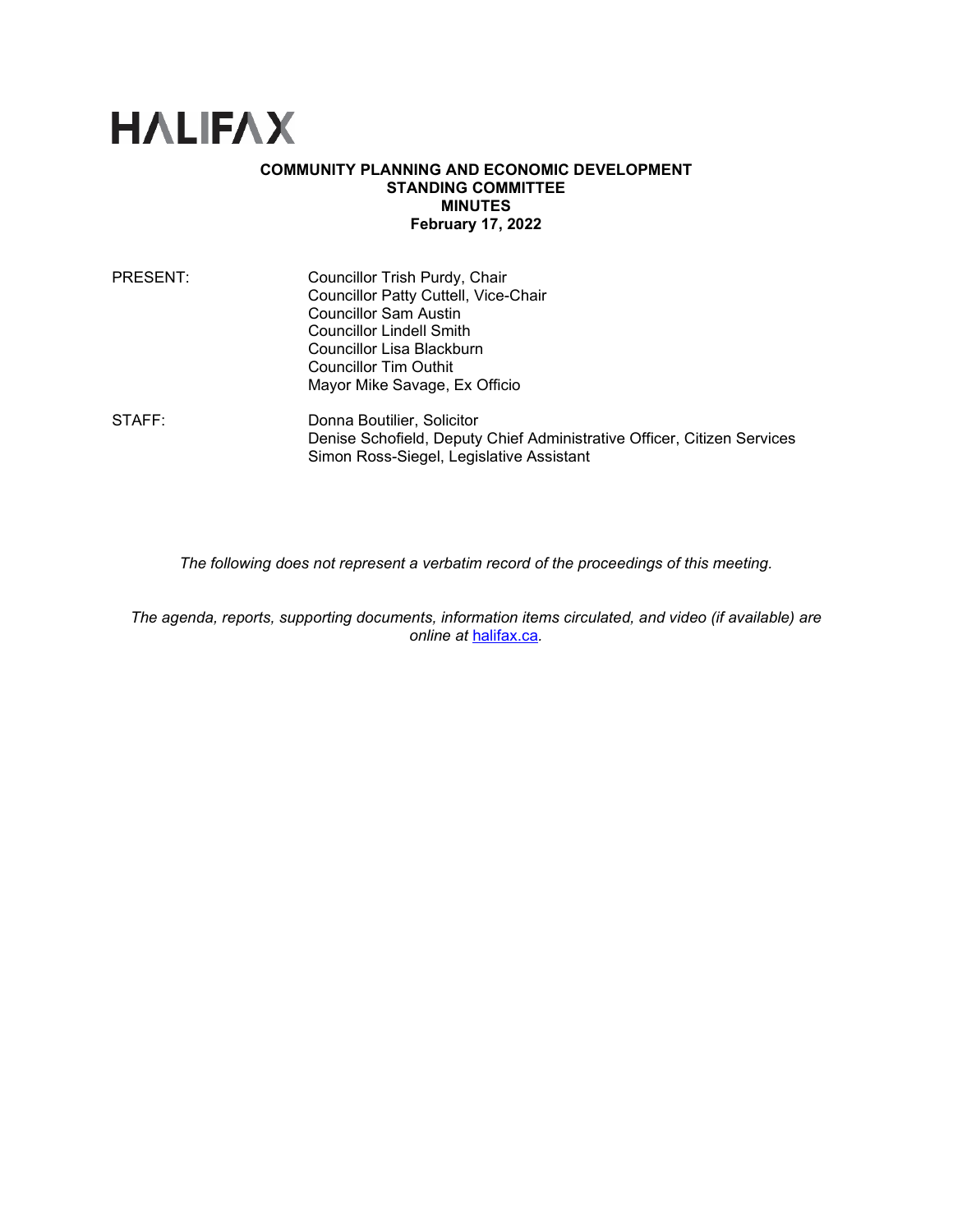*The meeting was called to order at 10:04 a.m., and the Standing Committee adjourned at 12:00 p.m.*

# **1. CALL TO ORDER AND LAND ACKNOWLEDGEMENT**

The Chair called the meeting to order at 10:04 a.m. and acknowledged that the meeting took place in the traditional and ancestral territory of the Mi'kmaq people, and that we are all treaty people.

## **2. APPROVAL OF MINUTES – January 20, 2022**

MOVED by Councillor Blackburn, seconded by Councillor Cuttell

## **THAT the minutes of January 20, 2022 be approved as circulated.**

## **MOTION PUT AND PASSED.**

## **3. APPROVAL OF THE ORDER OF BUSINESS AND APPROVAL OF ADDITIONS AND DELETIONS**

Additions:

• Item 15.1 Hotel Association of Nova Scotia Proposal: Tourism Marketing and Event Leadership for HRM

#### Deletions: None

As provided for in Section 37 (1) of Administrative Order One, Standing Committee requested that items 10.1 and 17. be considered prior to item 15.

MOVED by Councillor Outhit, seconded by Councillor Blackburn

## **THAT the agenda be approved as amended.**

## **MOTION PUT AND PASSED.**

- **4. BUSINESS ARISING OUT OF THE MINUTES – NONE**
- **5. CALL FOR DECLARATION OF CONFLICT OF INTERESTS – NONE**
- **6. MOTIONS OF RECONSIDERATION – NONE**
- **7. MOTIONS OF RESCISSION – NONE**
- **8. CONSIDERATION OF DEFERRED BUSINESS – NONE**
- **9. NOTICES OF TABLED MATTERS – NONE**

#### **10. CORRESPONDENCE, PETITIONS & DELEGATIONS 10.1 Correspondence – None 10.2 Petitions – None**

#### **10.3 Presentation 10.3.1 Nourish Nova Scotia** *– Margo Riebe-Butt, Executive Director for Nourish Nova Scotia*

The following was before the Standing Committee:

- Presentation request dated October 26, 2021
- Presentation dated February 17, 2022
- Handout dated February 17, 2022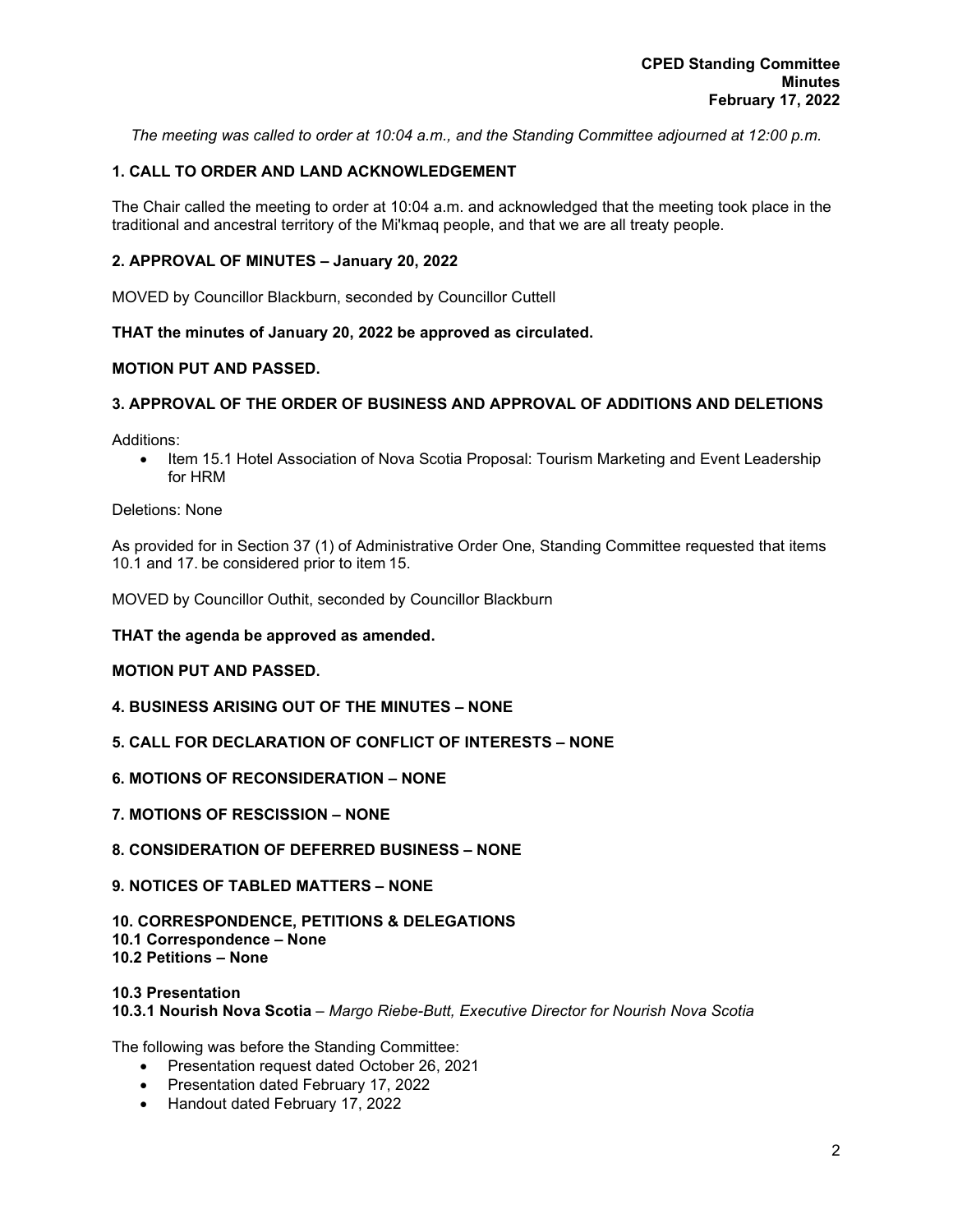Margo Riebe-Butt, Executive Director for Nourish Nova Scotia, provided the Standing Committee with a presentation regarding the Nourish Nova Scotia program and food security. Riebe-Butt answered questions from members of Standing Committee.

MOVED by Councillor Cuttell, seconded by Councillor Austin

**THAT Community Planning and Economic Development Standing Committee refer the Nourish Nova Scotia presentation to Regional Council for Regional Council to consider HRM endorsement of the Coalition for Healthy School Food's call for development of a universal, cost-shared, health school food program for Canada.**

## **MOTION PUT AND PASSED.**

The Chair thanked Riebe-Butt for the presentation.

## **11. INFORMATION ITEMS BROUGHT FORWARD – NONE**

## **12. REPORTS 12.1 STAFF 12.1.1 People. Planet. Prosperity. Halifax's Inclusive Economic Strategy, 2022-27**

The following was before the Standing Committee:

- Staff recommendation report dated February 7, 2022
- Staff presentation dated February 17, 2022

MOVED by Councillor Cuttell, seconded by Councillor Outhit

**THAT Community Planning and Economic Development Standing Committee recommend that Regional Council:**

- **1. Adopt People. Planet. Prosperity. Halifax's Inclusive Economic Strategy 2022-27 as Halifax's new five-year economic strategy; and,**
- **2. Amend the Services Agreement with the Halifax Partnership to reflect the new economic strategy actions as identified in the final six pages of attachment A of the February 7, 2022 report.**

Jacques Dubé, Chief Administrative Officer, Wendy Luther, President & Chief Executive Officer, Halifax Partnership, and Cory Bell, Vice President, Halifax Partnership gave a presentation on Halifax's Inclusive Economic Strategy and responded to questions of clarification from the Standing Committee.

### **MOTION PUT AND PASSED.**

## **12.2 MEMBERS OF STANDING COMMITTEE – NONE 12.3 COMMUNITY DESIGN ADVISORY COMMITTEE – NONE 12.4 HERITAGE ADVISORY COMMITTEE – NONE**

### **13. MOTIONS**

**13.1 Councillor Blackburn: Formalizing Relationship between HRM & "Every One Every Day Kjipuktuk – Halifax"**

The following was before the Standing Committee:

• Request for Consideration form from Councillor Blackburn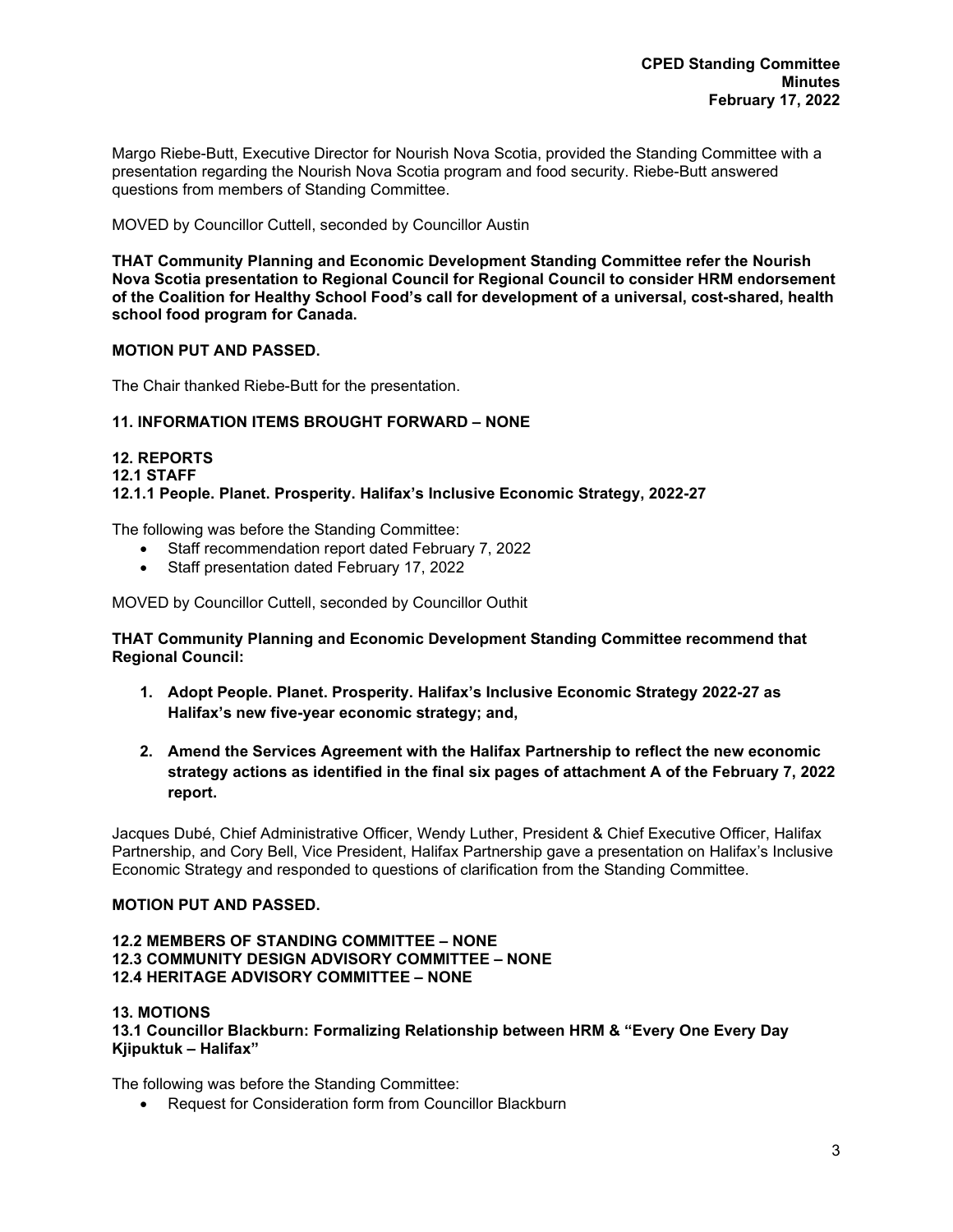MOVED by Councillor Blackburn, seconded by Councillor Smith

**That Community Planning and Economic Development Standing Committee recommend that Regional Council direct the Chief Administrative Officer to prepare a staff report with recommendations on formalizing the relationship between Halifax Regional Municipality and "Every One Every Day Kjipuktuk-Halifax" with the intent to:** 

- **1. embed the collaborative work of reconciliation in Halifax Regional Municipality business units;**
- **2. centre reconciliation in the design and development of civic and social infrastructure;**
- **3. enable Halifax Regional Municipality to participate in more localized and circular economies through Participatory City platform; and**
- **4. facilitate joint-action around the advancement of Truth & Reconciliation and strengthened participation of all residents in inclusive civic development and growth.**

## **MOTION PUT AND PASSED.**

# **14. IN CAMERA (IN PRIVATE) – NONE**

**14.1 In Camera (In Private) Minutes – January 20, 2022**

This matter was dealt with in public.

MOVED by Councillor Austin, seconded by Councillor Cuttell

### **THAT the In Camera (In Private) minutes of January 20, 2022 be approved as circulated.**

## **MOTION PUT AND PASSED.**

#### **15. ADDED ITEMS 15.1 Hotel Association of Nova Scotia Proposal: Tourism Marketing and Event Leadership for HRM**

The following was before the Standing Committee:

- Staff recommendation report dated January 20, 2022
- Staff presentation dated February 17, 2022

MOVED by Councillor Cuttell, seconded by Councillor Austin

**THAT Community Planning and Economic Development Standing Committee recommend that Regional Council:**

- **1. Authorize the Chief Administrative Officer to execute a non-binding Memorandum of Understanding (MOU) with the Hotel Association of Nova Scotia (HANS), a society formed under the Societies Act (Nova Scotia) substantially in the form provided in Attachment 1 of the January 20, 2022 report;**
- **2. Suspend the rules of procedure under Schedule 2, the Audit & Finance Standing Committee Terms of Reference of Administrative Order One, the Procedures of the Council Administrative Order and include funding for Discover Halifax to support the delivery of enhanced destination marketing and management programs as part of the**